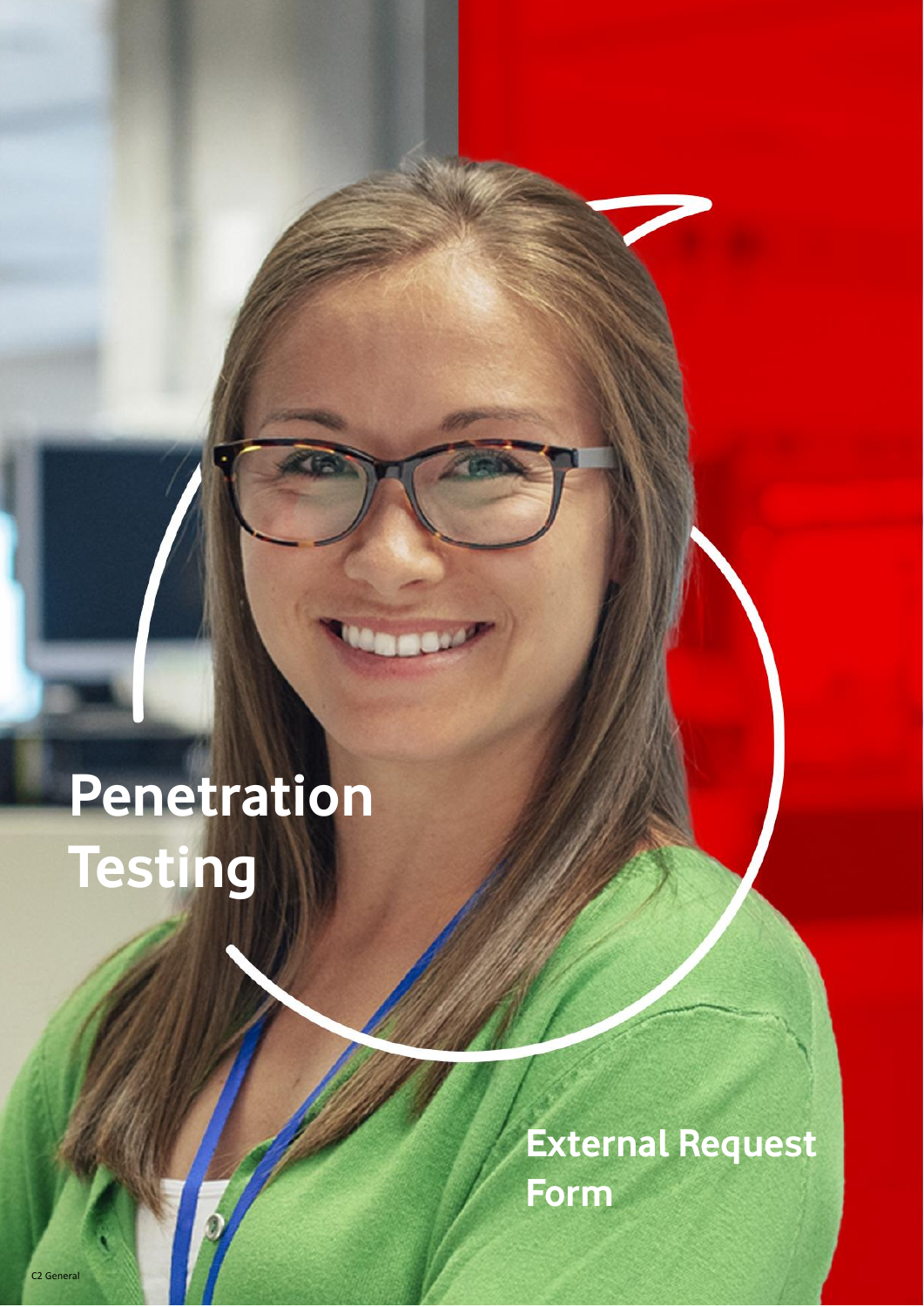## About

This document serves as a Request Form for the External Penetration Testing Service that you have recently ordered through Vodafone Business.

Examples are in grey font, please delete and replace with project relevant data.

### Engagement Details

| <b>General</b>           |                                                      | <b>Comments</b>                                                                                                |
|--------------------------|------------------------------------------------------|----------------------------------------------------------------------------------------------------------------|
| Company, Project<br>Name | Company Ltd<br>Q3, 2021                              | This will be used as the name of the<br>Assessment in the Final Report and<br>other references. Be specific to |
|                          |                                                      | differentiate between similar<br>engagements.                                                                  |
| Requestor, SPOC          | Name Surname<br>name@company.com<br>+ 1 123 456 789  | First point of contact.                                                                                        |
| Report recipient         | Name Surname,<br>name@company.com<br>+ 1 123 456 789 | Receiver of the Final Report.                                                                                  |

#### Pre-requisites

| <b>Dependencies</b>               |                        | <b>Comments</b>                         |
|-----------------------------------|------------------------|-----------------------------------------|
| <b>Timelines</b>                  | 1st - 5th January      | First insert suggested time window in   |
|                                   |                        | which the Penetration Testing should    |
|                                   |                        | start and end.                          |
|                                   |                        | This will either be confirmed, or a new |
|                                   |                        | timeline will be suggested.             |
| Preferred language of the         | English                | Covered are English, Italian, Spanish,  |
| report                            |                        | French, Portuguese, Greek and German.   |
| List of external infrastructure   | 202.16.2.26            | Provide list of IPv4 addresses or       |
| IPv4 addresses                    | 197.125.1.0/24         | network ranges to be targeted from the  |
|                                   |                        | Internet.                               |
| List                              | 2001:db8::1428:57ab200 | Provide list of IPv6 addresses or       |
| of external infrastructure IPv6 a | 1:db8:abcd:0012::0/80  | network ranges to be targeted from the  |
| ddresses                          |                        | Internet.                               |
| Requestor approval                | Approved by Name       | Provide the final approval to execute   |
|                                   | Surname                | the Penetration Test on above defined   |
|                                   |                        | targets.                                |